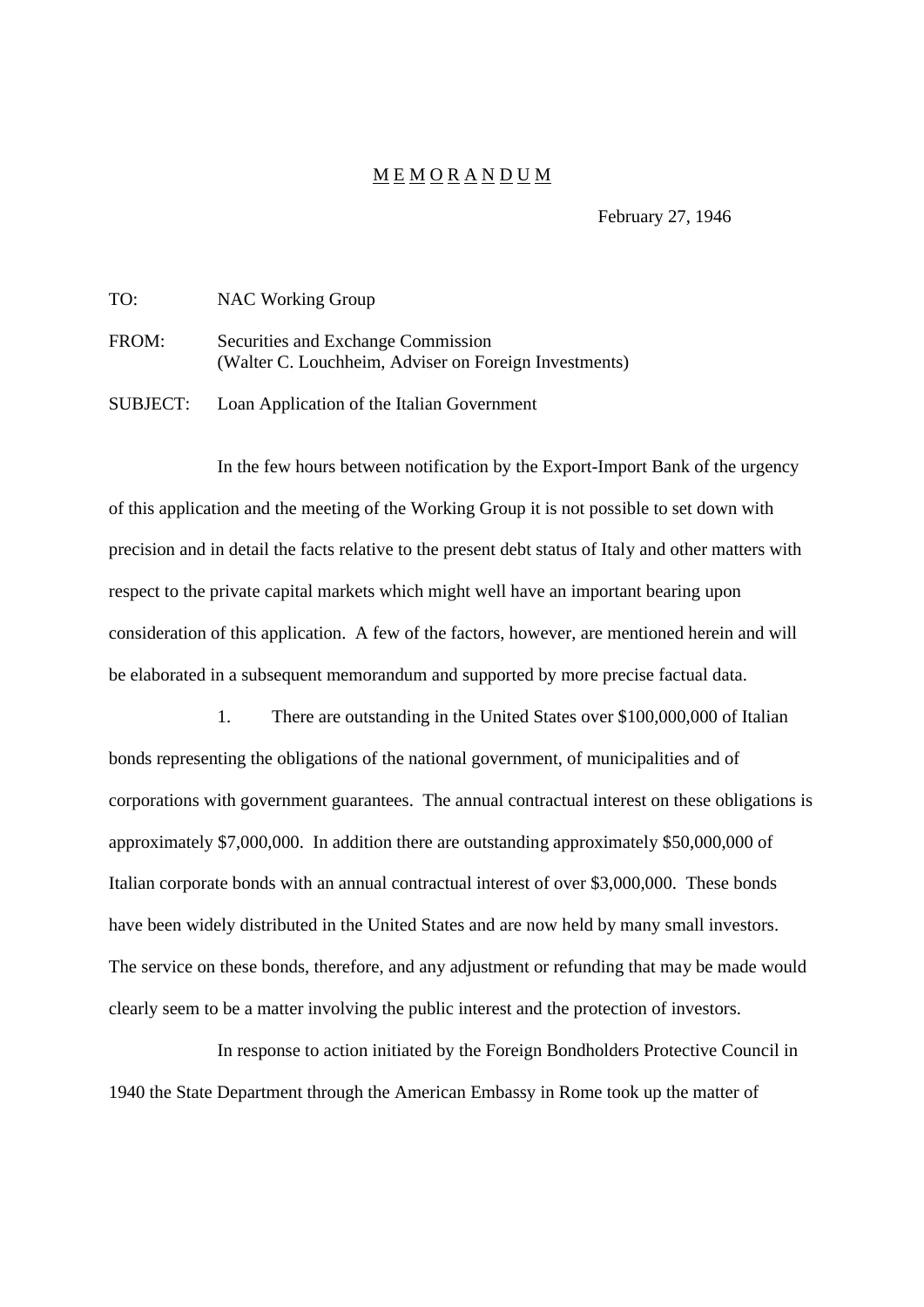defaults on the outstanding dollar bonds with the Italian Minister of Foreign Trade and Exchange and was advised that service charges were being paid regularly in lire, that the sums so deposited "would be transferred to the last cent as soon as the war was over, and that transfers would be made at an early date if radical changes in the situation should make it possible to do so." However, up to the present time it does not appear that the Italian government has taken any steps either to transfer these past due service payments, to renew payments, or to arrange for an exchange or refunding of the outstanding obligations. Some months ago in connection with the negotiation of the Italian Treaty advice was received from the Department of State that a plan for refunding these Italian bonds would shortly be submitted by emissaries of that government then in the United States. In fact, the Department had arranged for a representative of the Italian government to call upon the Securities and Exchange Commission for the purpose of discussing such a program. This appointment, however, was canceled and no other discussion has been arranged either by the Department of State or by Italian representatives. The Supporting Statements for Application of the Italian Government for Export-Import Bank Credit on page 74 states that "preliminary approaches have already taken place between Italian representatives and American banking agencies with the view of arriving at a settlement of the outstanding Italian obligations - - - The Italian government has repeatedly affirmed its desire to face its obligations." In view of the above described situation there is some doubt as to the accuracy of these statements and as to the sincerity of the Italian attitude expressed therein. It is felt that the National Advisory Council should give serious consideration to the question as to whether to entertain any application from Italy for an interim or other credit before steps have been taken to reinstate private bondholders of outstanding dollar obligations.

- 2 -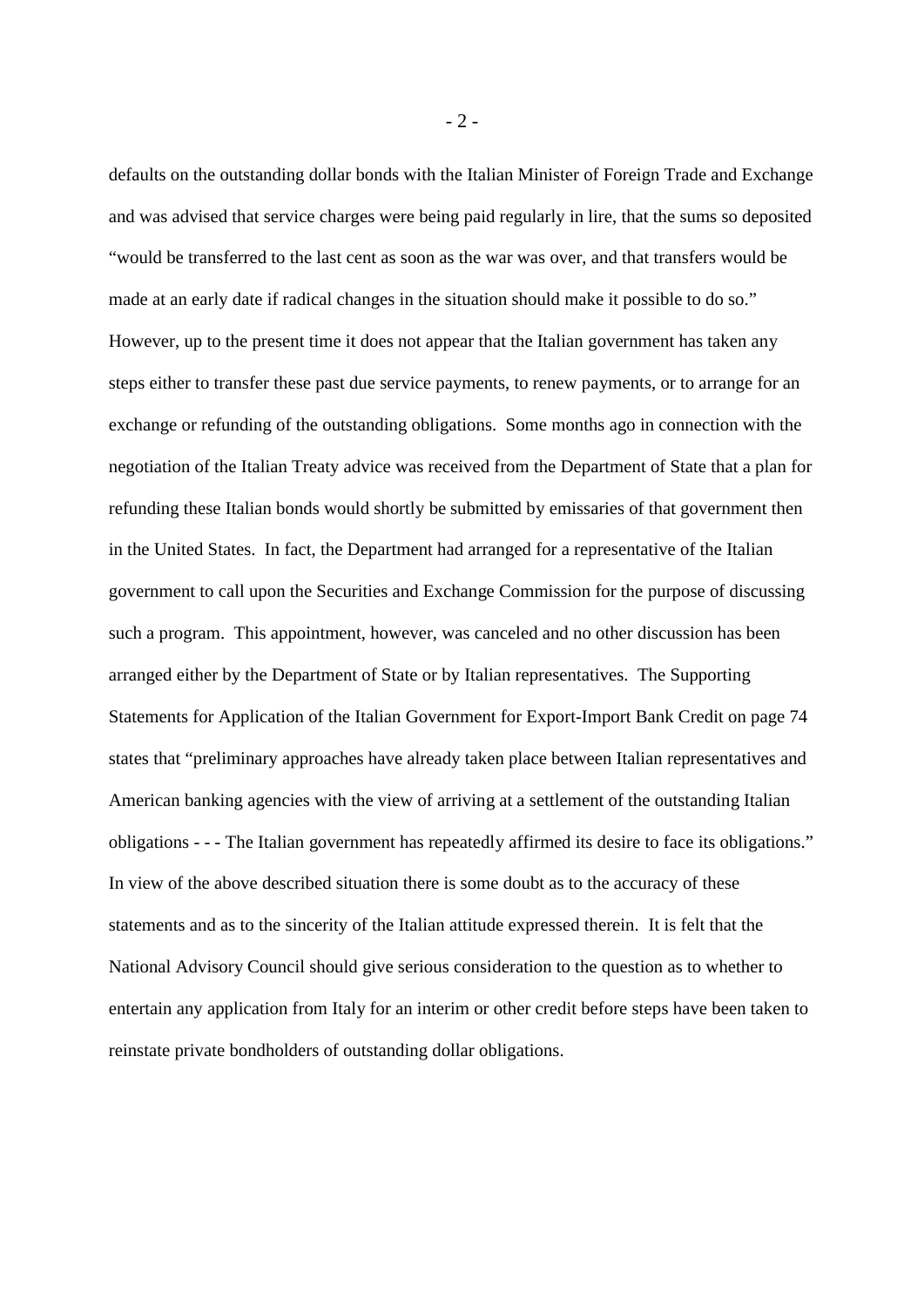2. With respect to Italy as well as other Axis countries there is a special situation which deserves careful consideration. This situation arises from the fact that the bonds of Italy together with those of German and Japanese issue have been suspended from all dealings on national securities exchanges and over the counter markets since the outbreak of the war. This action was taken by the Securities and Exchange Commission upon consultation with the Secretary of the Treasury. It consisted of a request to the securities exchanges to continue the suspension of dealings which they authorized on their own motion following the attack on Pearl Harbor. At the same time the Commission requested over-the-counter brokers and dealers through their national organizations to refrain from making any public market in these bonds. The Commission has consistently refused to relax this action and has consulted on many occasions with the Treasury Department and State Department as to the advisability of this action. These Departments have confirmed the Commission's position.

In 1942 or 1943 the Commissioner of Internal Revenue ruled that in view of there not being any market value of the bonds of German, Italian or Japanese issue holders would be permitted to treat them as valueless in establishing claims for capital losses in their income tax reports.

Among the reasons for continuing to withhold public purchases and sales of outstanding Italian dollar bonds was the anticipation of an exchange or refunding program expected to be filed. It has seemed inadvisable to this Commission as well as to the State and Treasury Department to permit trading in these bonds prior to public announcement of the terms of such an exchange or refunding. In view of this situation and of the public interest involved there would seem to be considerable question as to this government authorizing a loan to Italy

- 3 -